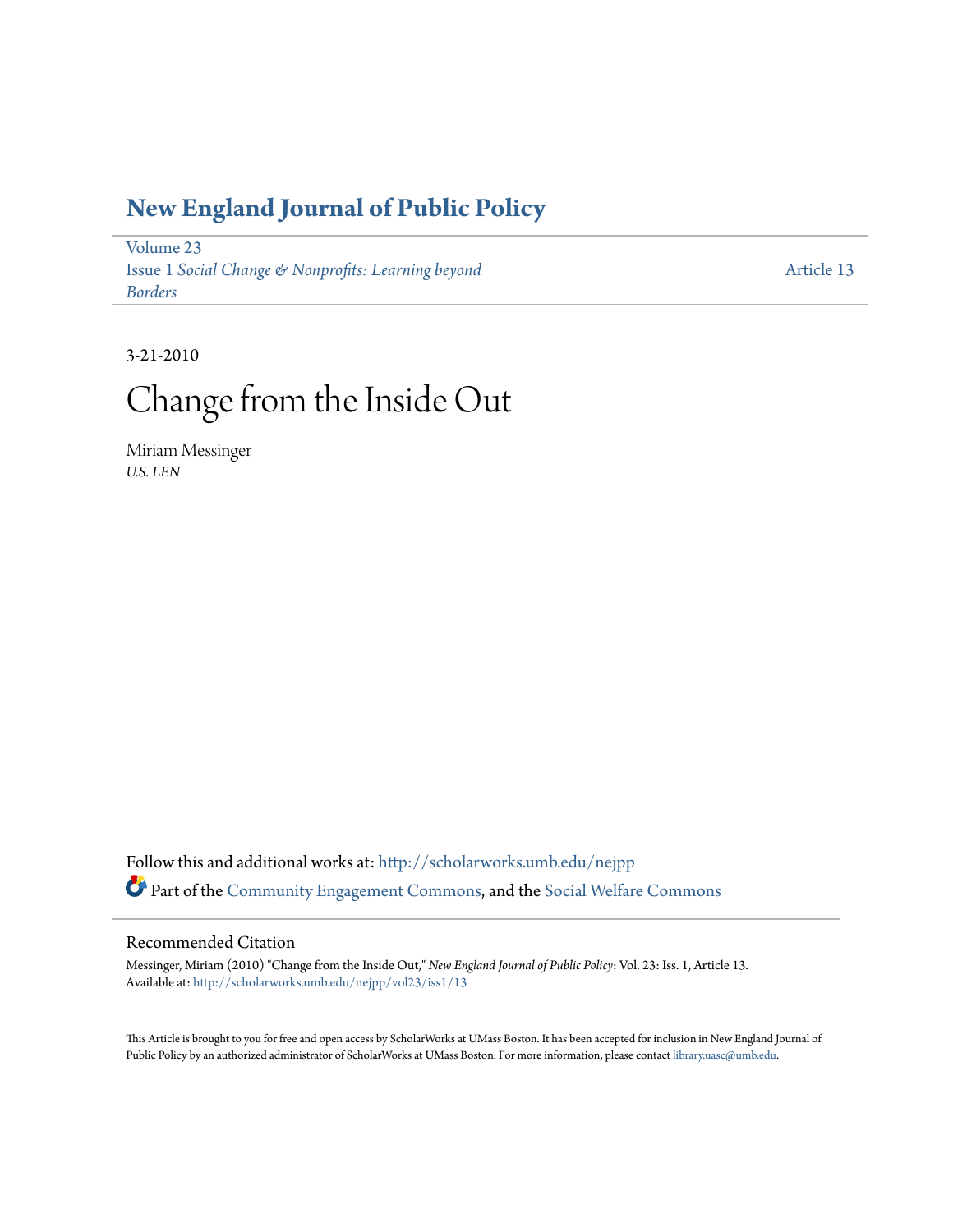## **Change** from the Inside **Out**

#### *Miriam Messinger*

 $\bullet$  ome dream of large-scale action, influencing larger and larger numbers of people as a means to create change. On the one hand, it is hopeful to believe that one has the capacity to transform social structures that reinforce inequality. On the other hand, a focus on size and growth in the nonprofit or NGO sector may be a distinctly Western phenomenon, fueled by a profit paradigm that requires growth and profit.

In this article, I proffer that one way to build social change is to create organizations, lead, and build relationships that model and reflect the change being sought on a grander scale. Sometimes this necessitates burrowing deeper and focusing inward as a means to building sustainable change. I was engaged in this work for eight years at The City School of Boston. While The City School is a functioning, vibrant organization, I no longer work there and so will talk about the work I was a part of in the past tense.

The City School is a youth leadership social justice organization for high school students. It brings together young people (and adults) in the greater Boston area across their wide range of identities, to learn about social change together, to acquire leadership skills, to build a supportive community, and to create change. The students study, act, and reflect. The studies may happen in classrooms, prisons, homeless shelters, or on the streets. Like the Hyde Square Task Force, The City School sees youth as assets and uses a youth-development model to create a community capable of action and social change. The City School is unusual in its ability to unite young people across class, race, geography, religion, and sexual orientation, to learn about and address oppression, and to discover new ways of being and creating together that

*Miriam Messinger is the only U.S. LEN participant who is Jewish and who had been to Israel before. Her previous trip to Israel was in 1983 to study for a semester and work on a kibbutz. She lives in Boston with her wife and two children, creating a multiracial Jewish family. She has done youth social justice work and public health work for the last twenty years, eight as executive director of The City School. The City School is a powerful community supporting youth leaders to learn and take action. Most recently, she worked at the Blue Cross Blue Shield of Massachusetts Foundation, supporting their innovative health disparities/health equity work and health policy funding, and working on grant making and evaluation.*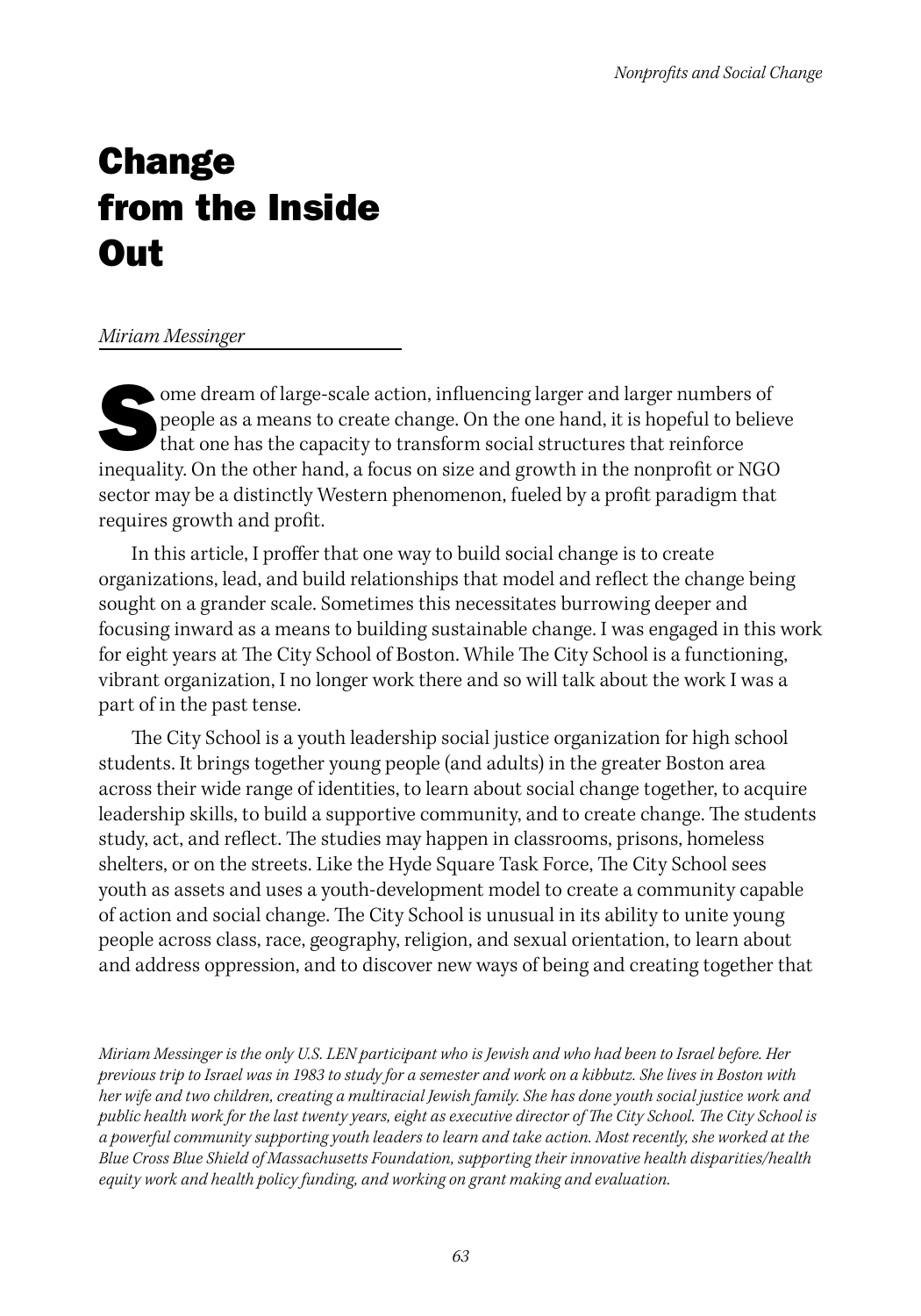do not replicate regular channels of power and control.

Borrowing from architecture and yoga, I offer a metaphor for organizational development work: At The City School we sought to build a strong foundation, strengthen and maintain our core, and breathe deeply in order to create an inner structure that parallels and models our external vision. A spirit of love and hope, authenticity, strong justice values, flexibility, and reflection were critical to this effort.

There are numerous examples of how The City School created change through building our foundation and core. I will first offer elements from our content work — the space that we created and the educational offerings intended to build a youthadult movement for social change:

- **•** *Program content: learning the history of social change.*  The City School introduces young people (and adults) to social change history by sharing examples of youth and adult leaders from movements over time. This exposure is not available in most schools but it allows people to be inspired and connected to history. The education about the historical and under-told story of social change provides hope and access to models; it is coupled with instruction to build concrete skills that will help these teens in their own work, from public speaking, to fund raising, to group facilitation.
- **•** *Opportunities to practice increasing leadership within the organization*. Teens put their historical and skill learning to work leading activities or a group of peers, and move on to leading organizing campaigns, teaching, and then serving as staff and Board leaders. Leadership is also about decision making. In 2004, a group of youth leaders met to propose a new mission statement, believing that current policies were stifling their political activity.
- **•** *Creating a transformative space*.

At TCS, we built environments that foster social norms not always supported in the "real" world. In each program, teens and adults together created guidelines about how to work and be together. The organization has overall expectations to treat people with respect and as equals. To do this counters the norm that most of us live with. If you want people to treat each other with love, respect, and equality, you have to tell people what it looks like, model it, repeat it and expect people to make mistakes. Some of the core elements are:

- hold people responsible for their actions/impose consequences
- expect people to challenge each other about real issues; conflict and disagreement are okay
- expect people to be open to others and loving.

**•** *Working across difference*

The world we live in is divided by lines of race/ethnicity, religion, class,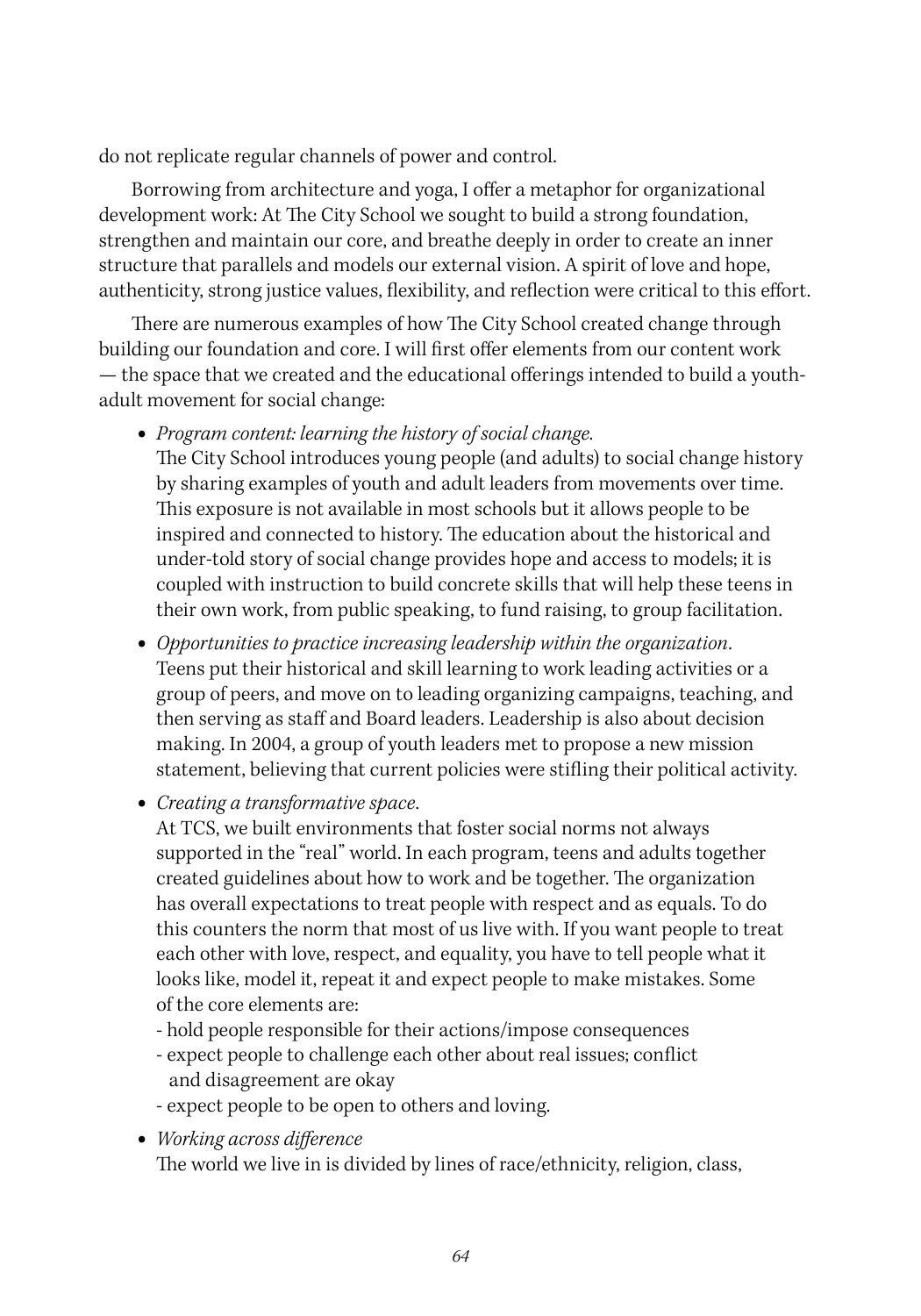sexual orientation, geography (urban/suburban), age, and other parameters. Young people and adults live, work, and go to school in virtually segregated environments. When people do come together, their interactions and communication are often stilted and fail to create deep relationships that can nurture empathy and love. At The City School we not only intentionally bring people together across these lines but we discuss the barriers and issues that can keep us apart, talk about histories of oppression, and model working together across differences in a meaningful way. This is something that needs to be practiced and can lead to transformation, leaving all involved unable to return to a life filled mostly with assumptions, preconceptions, and barriers to building solidarity with other groups.

In addition to cultivating programs and environments that support creating positive change, the next most important contribution is organizational policies that support and promote the changes. The City School believed in building a healthy and just organization, fit to carry out its mission of building youth leaders who take on social change. Examples of policies and processes to create this kind of just organization include the following:

- **•** *Hiring policy:* Young people were involved in hiring all staff in order to build their skills and ensure that their needs were acknowledged. Having this kind of engaged hiring process also led to conversations about priorities, the balance between the "who" and the "skills," how staff not engaged in direct youth work needed to relate to our teens, how people learn, and who has the power to make decisions. Adult staff and youth involvement were both important in these processes.
- **•** *Circle of Elders:* Part of The City School work involves helping teens understand the criminal justice system, doing leadership work with people in prison, and bringing teens into contact with people who are incarcerated in order to expand learning and understanding for both. Given that work, it was even more critical to introduce alternative justice practices in dealing with breaches of community guidelines. Youth and adult staff developed these practices including a "Circle of Elders," a group of three people with strong ties to the community designed to mediate disputes and suggest remediation as well as to meet each year to address general areas of tension in the community.
- **•** *Salary guidelines:* We developed baseline values and a policy to be used in setting salaries. One principle was to value direct work with young people so that one should not have to move into management to increase one's salary. We sought to balance market prices with the skills we were valuing as an organization. Another guideline was that the salary of the highest paid person should not exceed three times the salary of the lowest paid full-time person.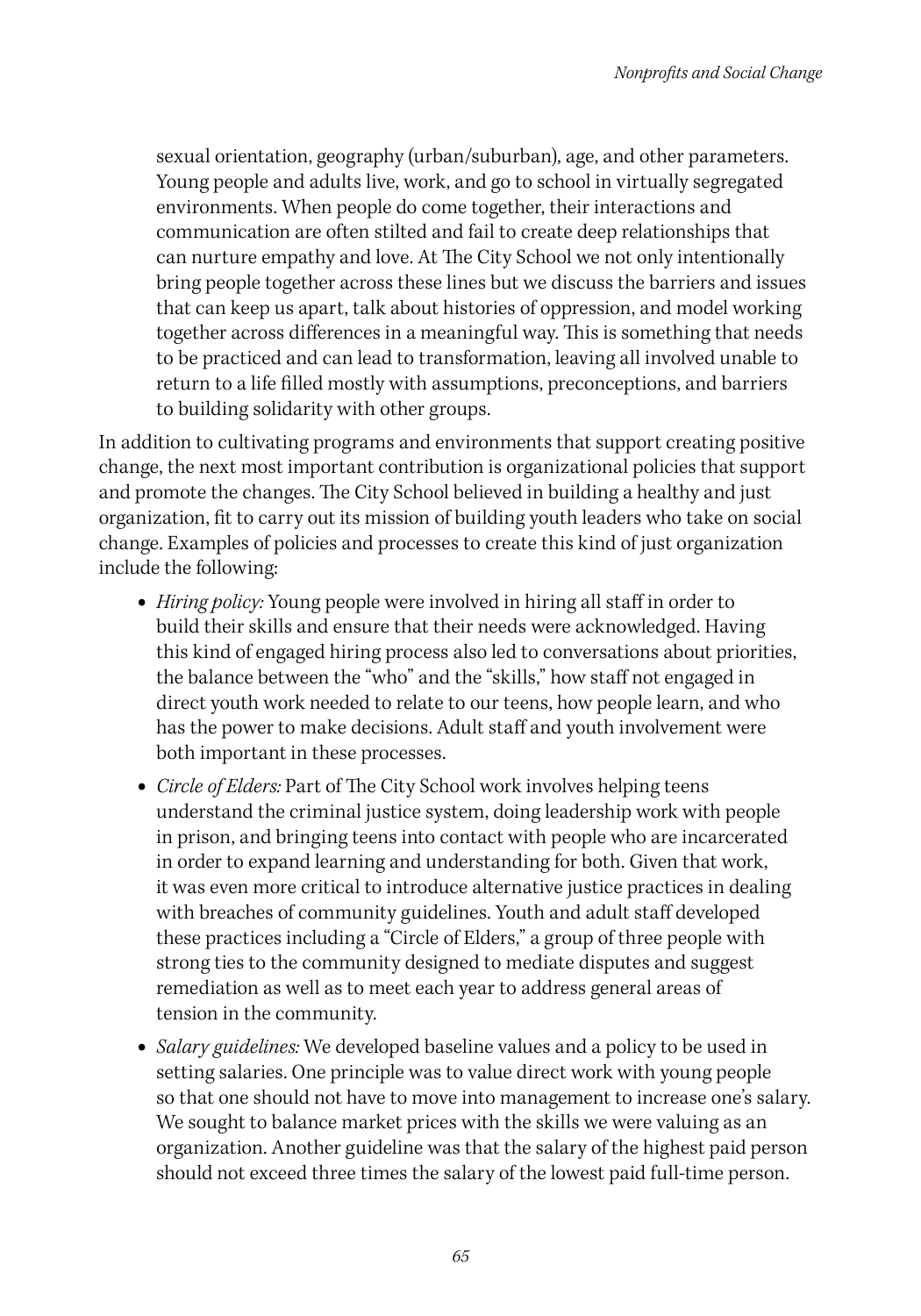**•** *Firing policy:* We attempted to have the Circle of Elders or more than one supervisor involved in the disciplinary and firing process. We put in place disciplinary steps to deal with non-emergency but problematic work situations. This policy emerged following the dismissal of a popular staff person; young people felt that they wanted more of a voice as the main constituency of the organization.

These are some of the ways we used content and organizational policies to build a social justice organization from the inside out. Another crucial element was being able to be clear about power structures and power in the organization and to intentionally build ways to share that power. The impetus for this work came both from my beliefs about leadership and demands from staff and young people that we be accountable to our mission, from the inside out. At times, that movement to sharing power was smooth, and at other times it was contentious and solutions emerged from struggle.

As a youth development organization, it was an important value to offer growth and challenge for young adult staff as well. These staff structures and skills also support collaborative leadership: peer feedback and support, explicit mentoring, coaching for those interested in taking on director roles in the future, shared responsibility for decision making and rotating roles from taking out the trash to facilitating staff meetings.

The move toward increasing power and voice for young people was emergent throughout the history of the organization. Teens, for example, have always served on the Board of Directors. That involvement resulted in changing the number of youth representatives who serve on the twenty-person board from two (from the founding in 1995 and for several years), to doubling their numbers (~2000), to crafting the "youth power" statement mandating 30 percent representation on the board and that a youth and an adult serve as board cochairs (2004). Shifting decision-making power in this way was more than changing numbers on paper. It required reflection on how our board model would change given the different representation, and examination of what training and expectations you have of all — youth and adults alike. We were clear that we were not simply training young people how to exist on a traditional board but rather challenging the efficacy of such a board structure and training everyone how to be effective leading youth-adult community-based work. In many ways, our board functioned as one of our programs; it was a place of great learning and transformation, particularly for adult members less accustomed to youth work.

The work to address power and create more equitable power structures began, for me, with a need to cast an inward gaze. I always felt privileged to be in a leadership role at The City School. As an organization with a mission to bring young people together across divides of race, class, and geography, I could see that I had a place at the table but knew that it required awareness and vigilance to serve in the role of executive director. It was important to see the ways in which I could be a bridge